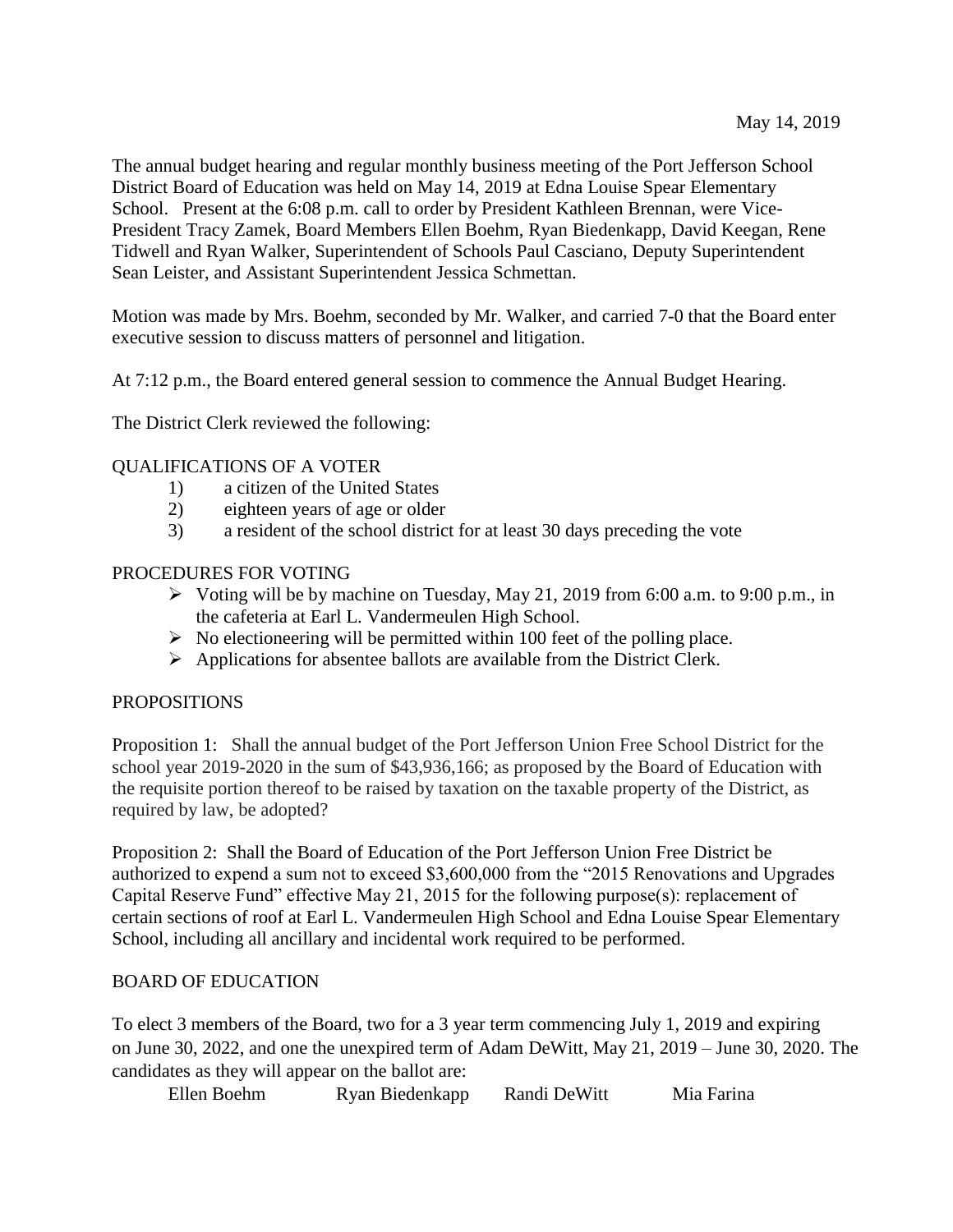# PRESENTATION

Mr. Leister presented the 2019-2020 proposed budget.

# QUESTIONS / DISCUSSION

A.Lustig - amounts of restricted funds, number of social workers, thanks to Mrs. Brennan for her service on the Board

S. Valesquez – list of deleted courses, roof, business office budget line

# **ADJOURNMENT**

At 7:38 p.m., motion was made by Mr. Keegan, seconded by Mrs. Boehm, and carried 7-0 to adjourn the budget hearing. Mrs. Brennan called the business meeting to order.

# RECOGNITION

Students from the high school morning show Broadcast class were recognized.

# PRESENTATION

Mr. Bernier presented an update on the district's technology initiative.

## **MINUTES**

Motion was made by Mr. Biedenkapp, seconded by Mrs. Zamek and carried 7-0 that the Board approve the minutes of the following meetings:

Regular Meeting held April 9, 2019 Special Meeting held April 16, 2019

## PUBLIC COMMENT

Mrs. Brennan opened the public comment portion of the meeting. There were no comments.

## REPORTS

Student Representative, Chloe Andriani, reported on school events.

The Superintendent of Schools report included: recognizing the retirements and awarding of tenure appearing on the agenda, and the unified basketball team.

Mrs. Brennan congratulated Tony Butera for receiving the Jill Nees-Russell Power-of -One Award presented at the Royal Education Foundation's Fun Run.

Committee Reports: Mr. Keegan – Facilities Committee meeting held May 7, 2019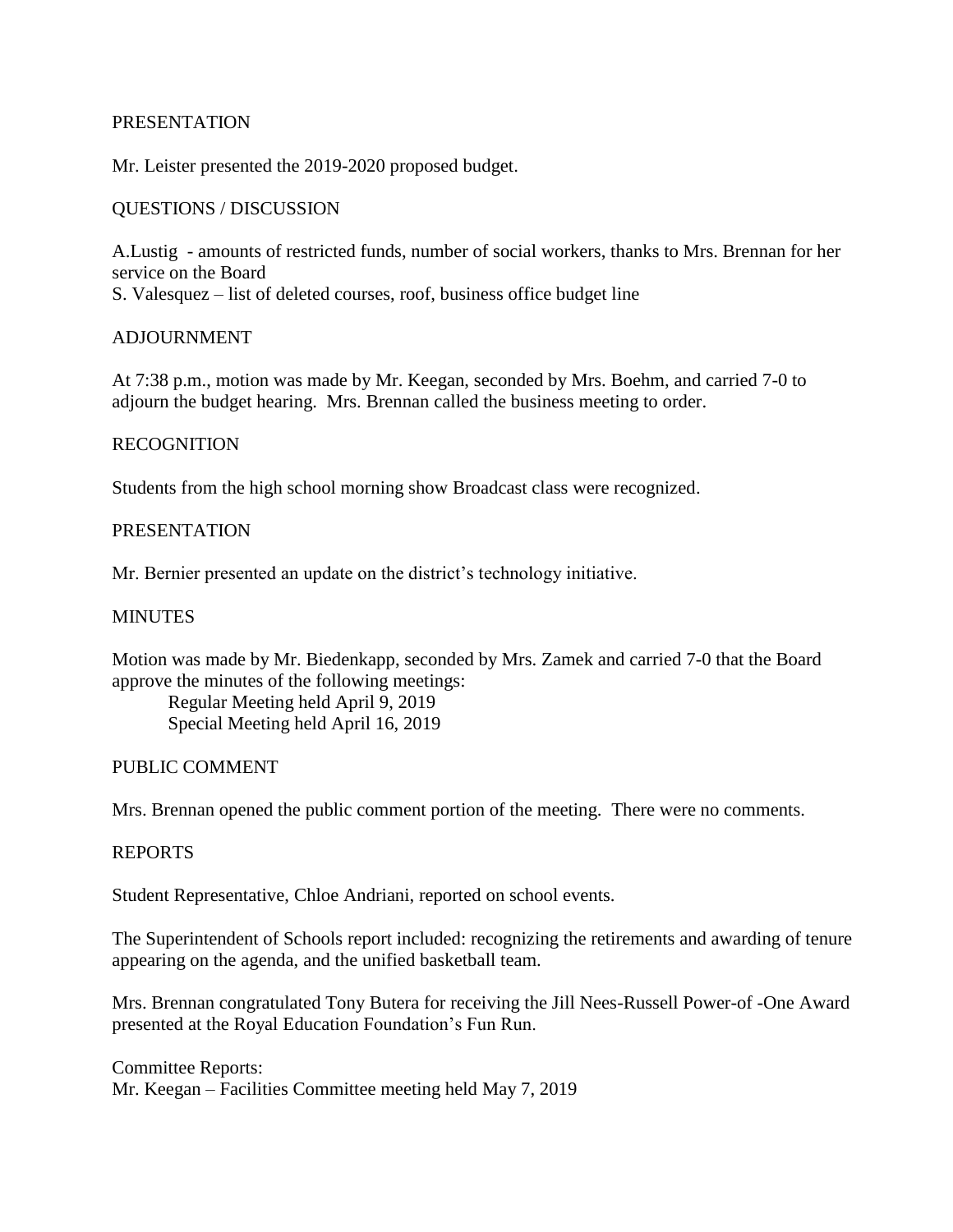Mr. Keegan – Finance Committee meeting held May 7, 2019 Mrs. Boehm – Audit Committee will be meeting in June Mrs. Zamek – Policy Committee meeting held May 1, 2019 Mrs. Brennan – Curriculum Committee meeting held May 1, 2019

Mrs. Brennan reminded committee chairpersons to submit their end-of-year reports in June.

# BOARD CONSENT AGENDA

Motion was made by Mrs. Tidwell, seconded by Mr. Keegan and carried 7-0 that as recommended by the Superintendent of Schools, the Board approve Personnel resolutions numbered 1-23 appearing on the May 14, 2019 consent agenda. Mrs. Brennan acknowledged the awards of tenure and retirement resolutions.

Mrs. Brennan read into the record Finance resolutions numbered 8 and 9. Motion was made by Mr. Biedenkapp, seconded by Mrs. Zamek and carried 7-0 that as recommended by the Superintendent of Schools, the Board approve Finance resolutions numbered 1-9 appearing on the May 14, 2019 consent agenda. Mrs. Brennan acknowledged the donations.

Motion was made by Mr. Keegan, seconded by Mrs. Zamek and carried 7-0 that as recommended by the Superintendent of Schools, the Board approve Education resolutions numbered 1-3 appearing on the May 14, 2019 consent agenda.

# NEW BUSINESS

Motion was made by Mrs. Zamek, seconded by Mrs. Tidwell and carried 7-0 that the Board approve for a first reading and adoption, revisions to Policy 5151, Homeless Children.

# PUBLIC COMMENT

Mrs. Brennan opened the second public comment portion of the meeting.

- A. Lustig role of budget advisory committee, use of defibrillators
- S. Valesquez input from a budget advisory committee

Dr. Casciano encouraged everyone to vote on May 21, 2019.

# ADJOURNMENT

At 8:43 p.m., motion was made by Mr. Keegan, seconded by Mrs. Boehm and carried 7-0 to adjourn.

\_\_\_\_\_\_\_\_\_\_\_\_\_\_\_\_\_\_\_\_\_\_\_\_\_\_\_\_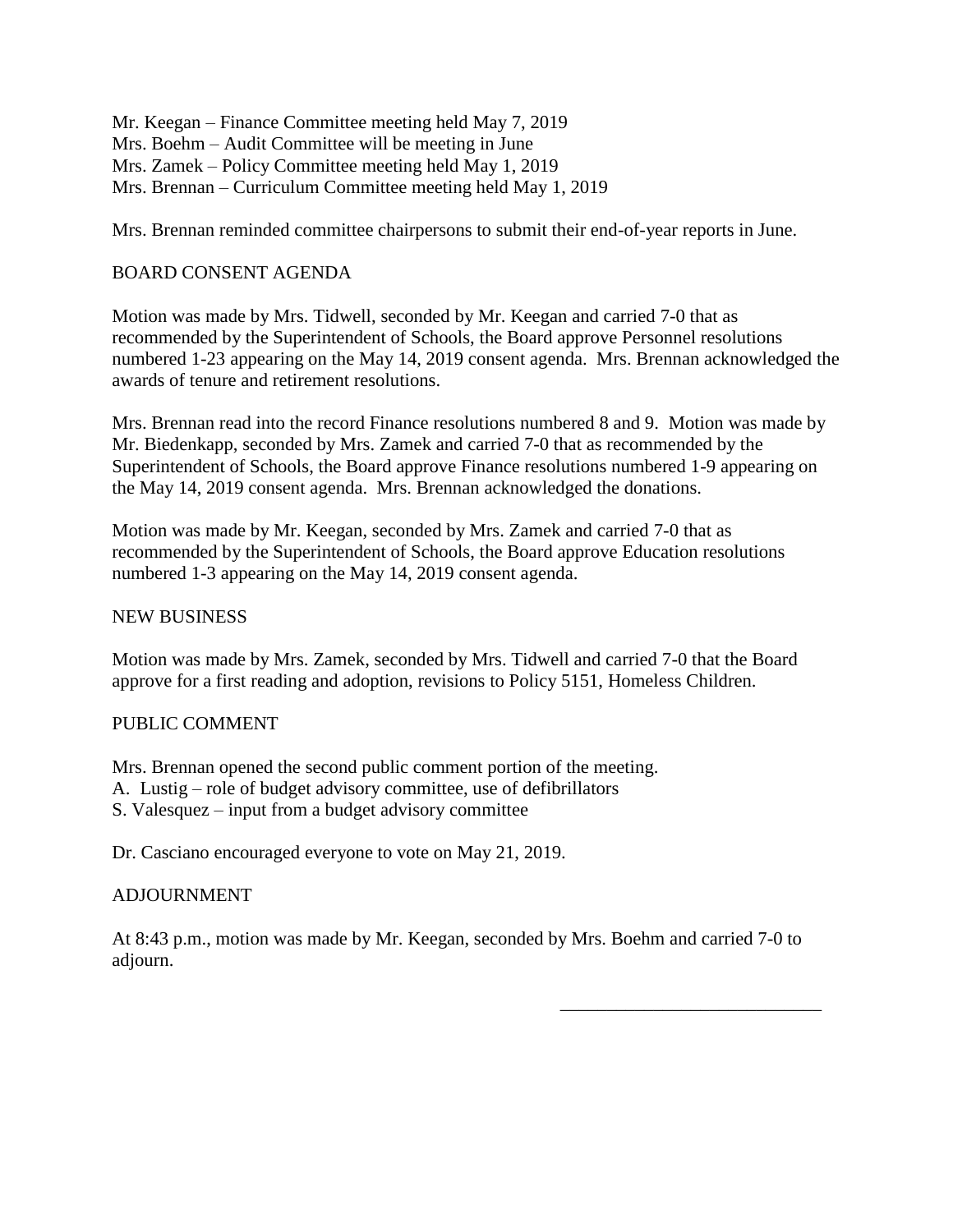## **CONSENT AGENDA May 14, 2019**

1. Tenure – Teacher of English Language Arts

The Board grants tenure to Megan Lavin, teacher of English Language Arts, effective September 2, 2019.

2. Tenure – Teacher of Special Education

The Board grants tenure to Meagan Bellantuono, teacher of Special Education, effective September 2, 2019.

3. Tenure – Guidance Counselor

The Board grants tenure to Kathi Galvin, Guidance Counselor, effective September 2, 2019.

4. Tenure – Teaching Assistant

The Board grants tenure to Joan Meere, Teaching Assistant, effective September 23, 2019.

5. Tenure – Teacher of English for Speakers of other Languages

The Board grants tenure to Christina Marino, teacher of English for Speakers of Other Languages, effective August 31, 2019.

6. Tenure – Teacher of Music

The Board grants tenure to Christian Neubert, teacher of Music, effective September 2, 2019.

7. Tenure – Teaching Assistant

The Board grants tenure to April St. John, Teaching Assistant, effective September 9, 2019.

8. Tenure – Teaching Assistant

The Board grants tenure to June Crovello, Teaching Assistant, effective September 2, 2019.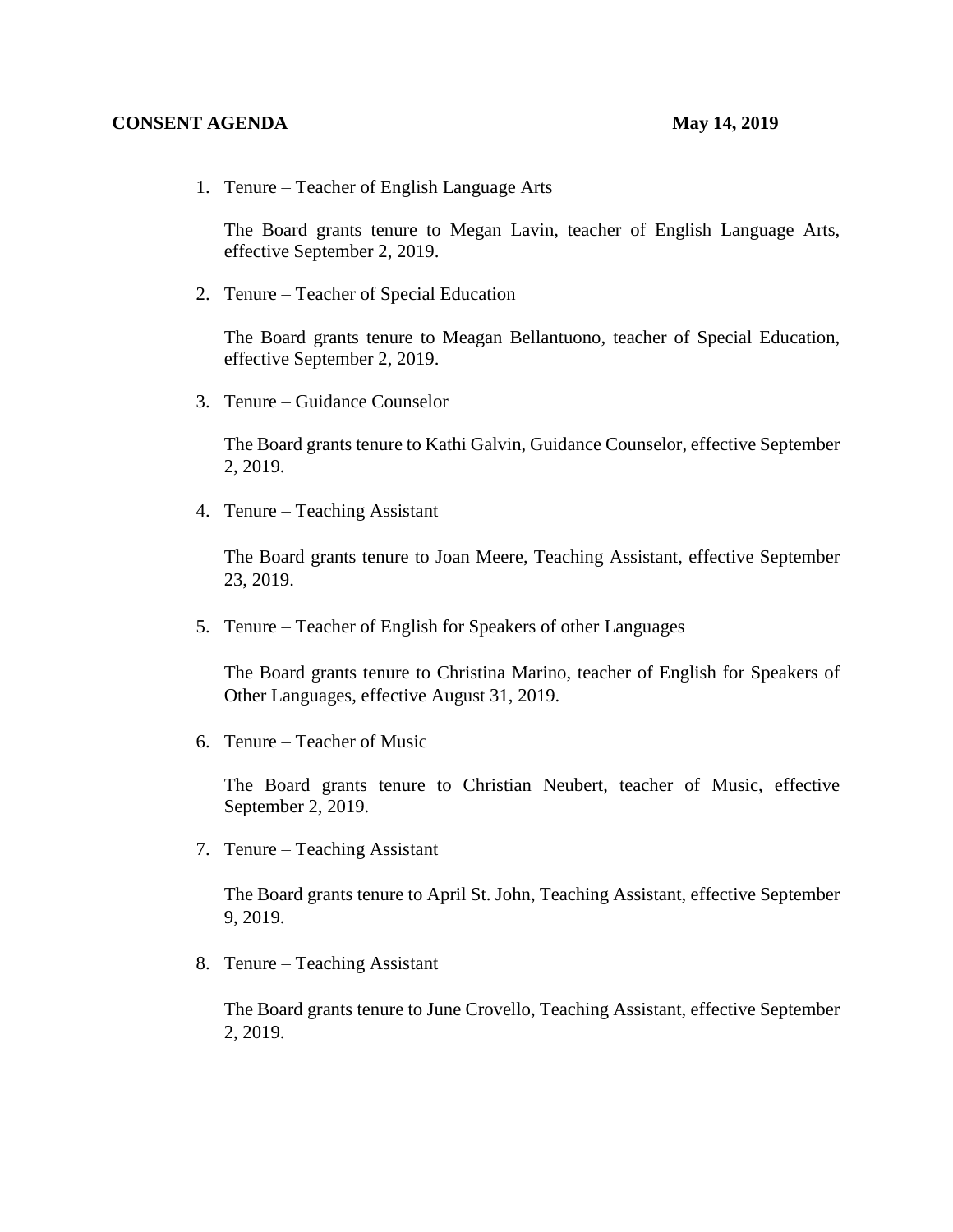9. Appointment – Substitutes

The Board approves the following substitute appointments for the 2018-2019 school year:

| Teacher: | Jocelyn Toner |
|----------|---------------|
|          | Joan Longo    |

10. The Board approves the following substitute appointments for the 2019-2020 school year:

| Clerk Typist:        | <b>Maureen Colon</b>              |
|----------------------|-----------------------------------|
|                      | Nancy Makarius                    |
| Teacher Aide:        | Carolyn Bachmore                  |
| Senior Clerk Typist: | Kathleen Archaki<br>Belinda Rowan |
|                      | Jean O'Rourk                      |

### 11. Resignation – Teaching Assistant

The Board accepts the resignation of Stephanie Lombardo, as a Teaching Assistant, effective June 30, 2019.

# 12. Summer 2019 CSE Committee

The Board approves the following staff, as needed, for the Summer 2019 Committee on Special Education from July 1, 2019 to August 31, 2019, in accordance with the negotiated agreement with the Port Jefferson Teachers' Association:

### **Support Staff**

Dr. Allyson Carlson (Psychologist) Kristen Wendel (Psychologist) Lauren Berry (Speech)

## **Teachers**

Christina Carlson Monica Consalvo Sandra Eybs Robert Farenga Philip Giannusa Gina Fedler Michelle Landetta Christina Marino Darlene Wells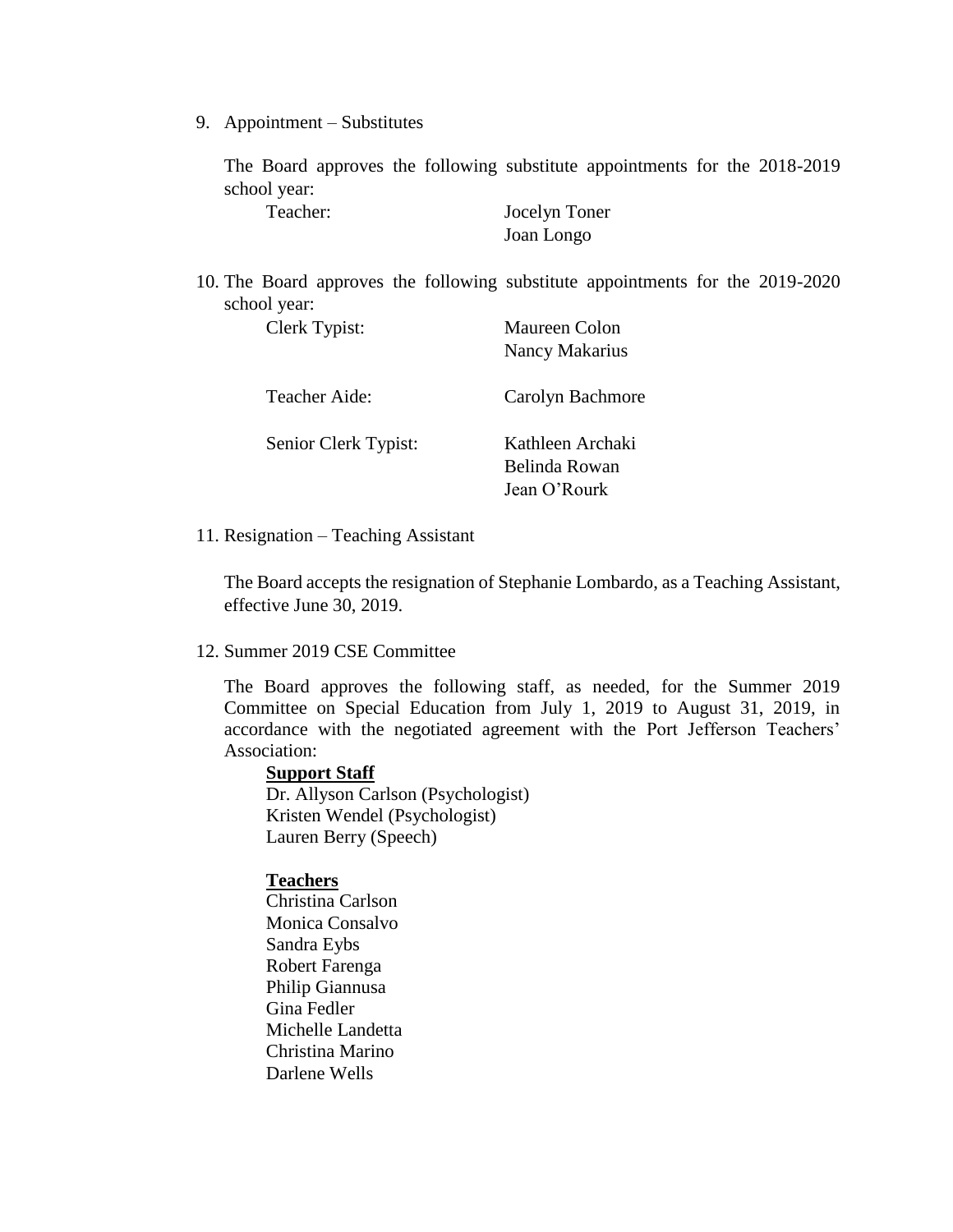13. Special Education Extended Year Program – Staff

The Board approves the following staff, as needed, for the 2019 Special Education Extended School Year program from July 1, 2019 – August 9, 2019 (with the exception of July 4, 2019), Monday - Friday, 9:00 a.m. - 12:00 p.m.:

**Nurses** Susan Federico Arin Hampson

### **Teaching Assistants**

Patricia Koehnlein Debra Hartmann Mary O'Sullivan Rosemary Griffin Bonnie Kelsch Annmarie Anderson Natalie Buck

## **Substitute Teaching Assistants**

Patricia Koehnlein Debra Hartmann Mary O'Sullivan Rosemary Griffin Bonnie Kelsch Annmarie Anderson Natalie Buck

14. ENL Extended School Year Program

The Board approves the following teachers for the 2019 ENL Extended School Year program from July 1, 2019 – August 9, 2019 (with the exception of July 4, 2019), Monday - Friday, 9:00 a.m. - 12:00 p.m., in accordance with the negotiated agreement with the Port Jefferson Teachers' Association:

**Teachers** Mary Lyons - 1.0 FTE Christina Marino - .6 FTE

15. Special Education Extended School Year Program – Teachers

The Board approves the following teachers for the 2019 Special Education Extended School Year program from July 1, 2019 – August 9, 2019 (with the exception of July 4, 2019), Monday - Friday, 9:00 a.m. - 12:00 p.m., in accordance with the negotiated agreement with the Port Jefferson Teachers' Association: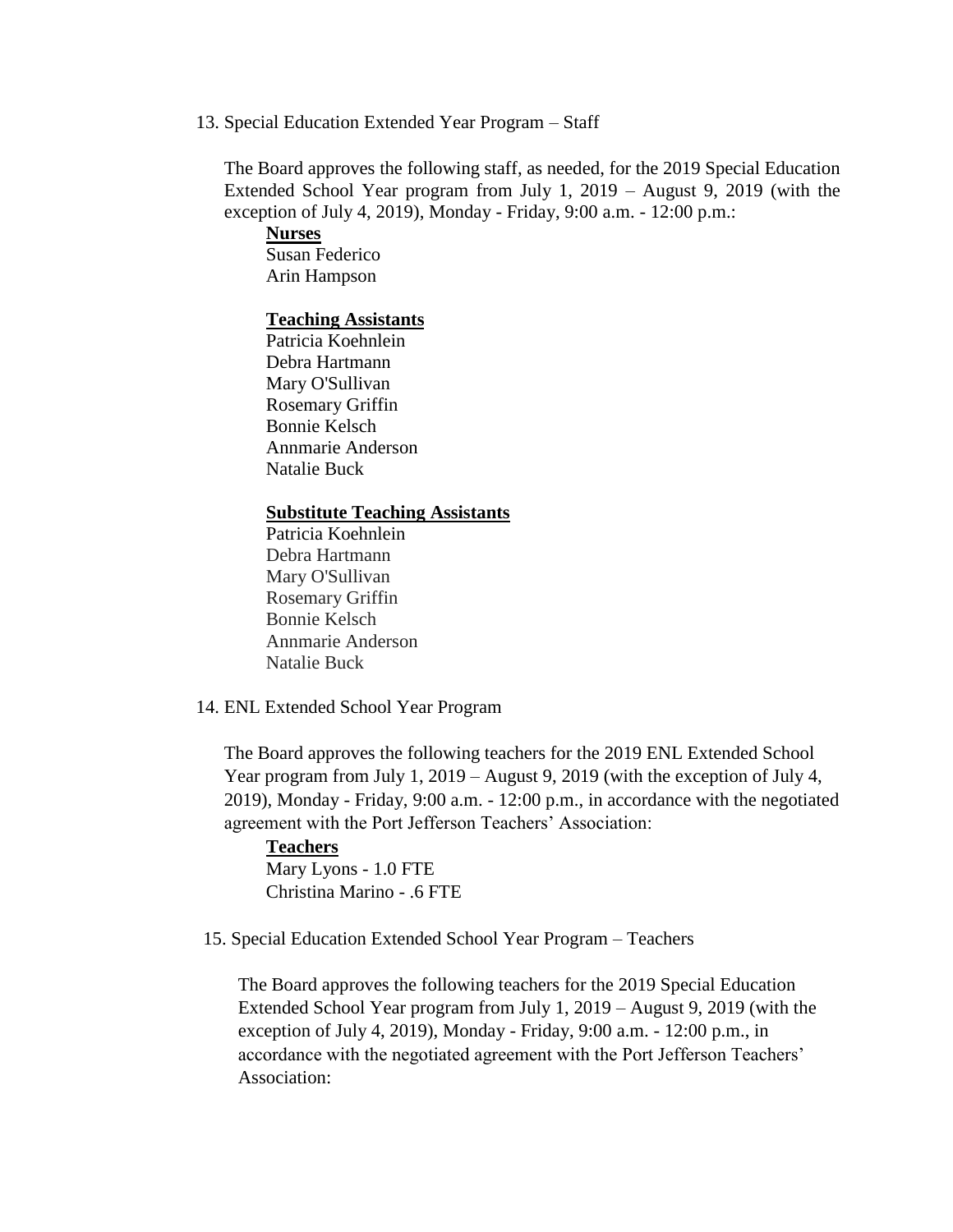# **Teachers**

Jennifer Salgado Gina Mecca Alyssa Bosco Michelle Landetta (Reading) Lauren Berry (Speech)

# **Substitute Teachers**

Cynthia O'Shaughnessy Gina Fedler

16. Resignation – Teaching Assistant

The Board accepts the resignation of Dylan Gaches, as a Teaching Assistant, effective April 17, 2019.

17. Leave of Absence – Teacher of LOTE

The Board approves the request of Dawn DeLeonardis, teacher of LOTE, for a leave of absence for the 2019-2020 school year, in accordance with Article IX.F.5 of the negotiated agreement with the Port Jefferson Teachers' Association.

18. The Board approves the following custodial/grounds appointments for the summer 2019, not to exceed 90 days of employment:

Cort Adamczyk Elijah Brown Bryan Morris

19. Appointment –Coaches

The Board approves the appointment of Coaches on the attached list, for the 2019- 2020 school year, in accordance with the negotiated agreement with the Port Jefferson Teachers' Association, contingent upon First Aid, CPR and Temporary Coaching Licenses.

## **SPORTS COACH**

Field Hockey MS Head Coach X-Country Varsity Boys X-Country Varsity Girls Brian Snow Golf Varsity Boys Charles Ruoff Soccer Assistant Varsity Boys James Poulianos Soccer Varsity Boys Soccer JV Boys Soccer Varsity Girls Soccer Varsity Girls Assistant

Amy Serr Roderick Cawley John Poulianos James Poulianos Taylor Forstell Michele Aponte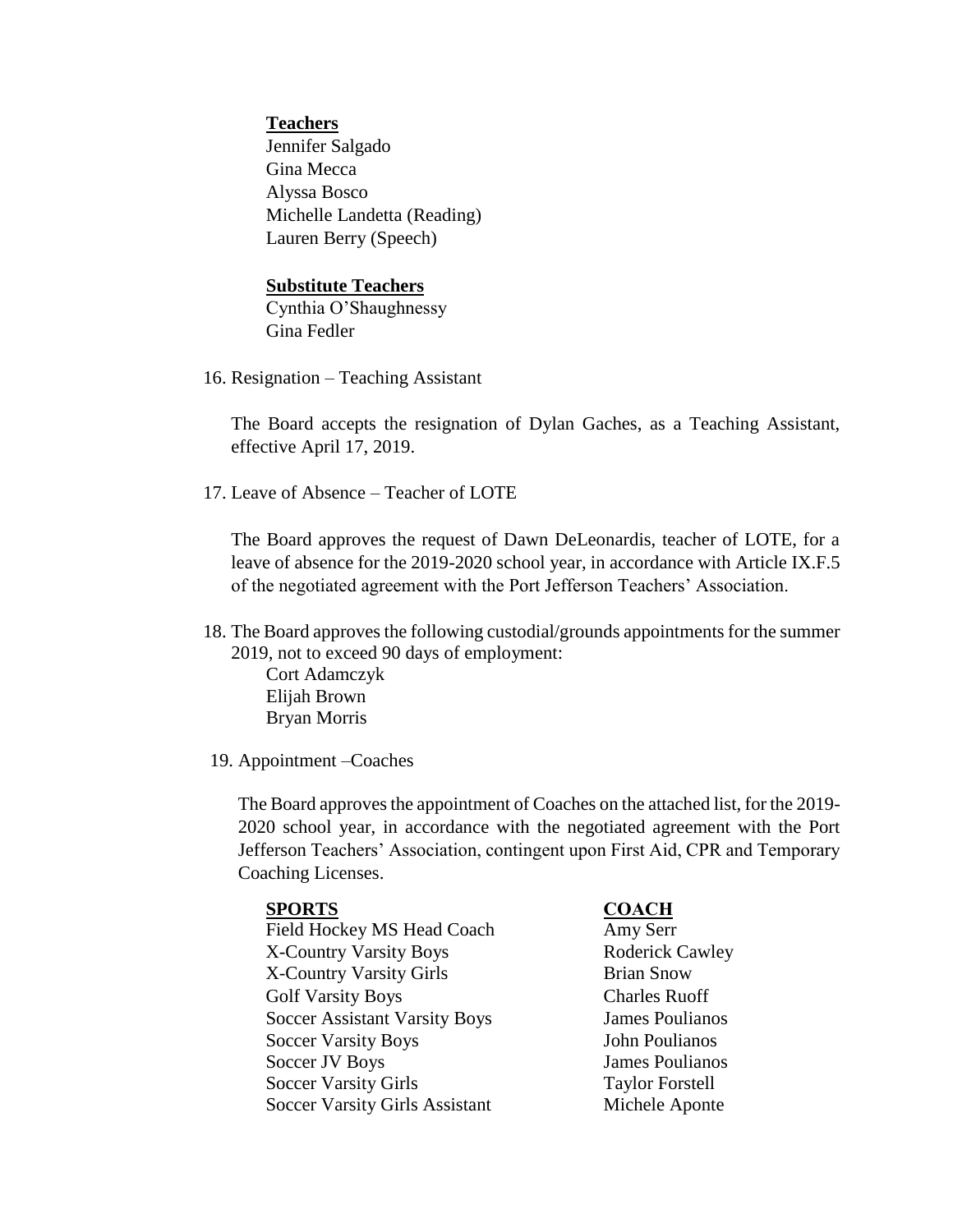Soccer JV Girls Michele Aponte Soccer MS Girls **Rochelle Provenzano** Tennis Varsity Girls Dennis Christofor Football Varsity **Andrew Cosci** Football Assistant Varsity (1) Michael Augello Football Assistant Varsity (2) Ryan McCormick Football JV – Head James Mimnaugh Football MS - Head Jesse Rosen Football MS – Assistant Joseph Dessi Volleyball Varsity Girls Douglas Von Bargen Volleyball Assistant Varsity Girls Charles Hafner Volleyball JV Girls Charles Hafner Cheerleading Varsity Fall Jamie Schlageter Cheerleading 7/8 Girls Pauline Spiller

20. Resignation – Teacher of Science

The Board accepts the resignation of Roderick Cawley, as a Teacher of Science, effective June 30, 2019.

21. Appointment – Teaching Assistant

The Board approves the appointment of Natalie Buck, as a Teaching Assistant on a leave replacement basis, from on or about April 15, 2019 to on or about June 30, 2019, in accordance with the negotiated agreement with the United Paraprofessionals' Association of Port Jefferson.

22. Resignation – Guard

The Board accepts the resignation of Alfred O'Dea, as a Guard, effective May 1, 2019.

23. Resignation – Guard

The Board accepts the resignation of Michael Stiles, as a Guard, effective May 22, 2019.

## B. **Finance**

1. Financial Reports

The Board approves the following financial reports: Claims Audit Report - Month of March Cash Flow Analysis - Month of March Fund Balance Projection New Budget Transfers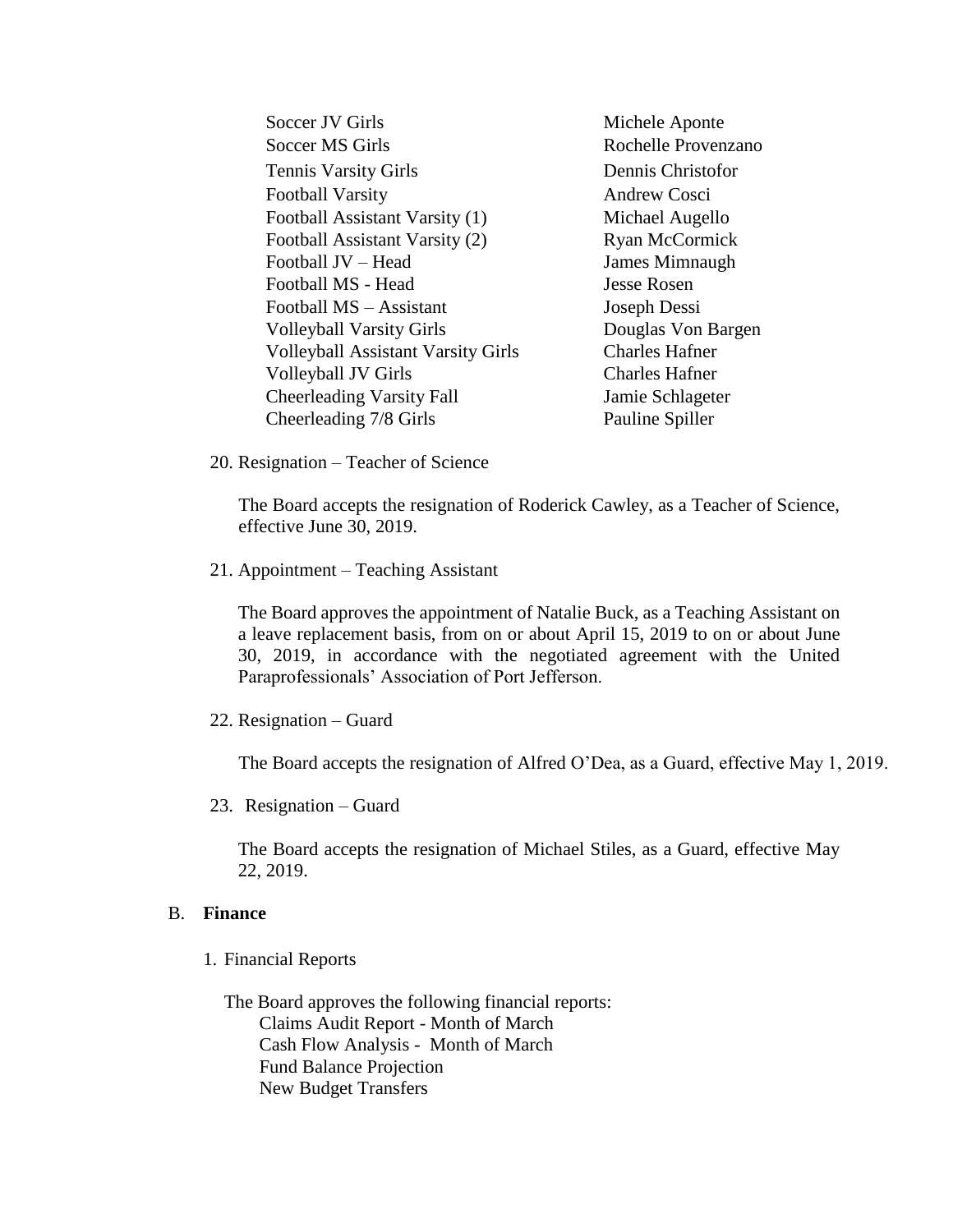| March Warrants & Treasurer Reports                |             |  |
|---------------------------------------------------|-------------|--|
| <b>Fund Name</b>                                  | Warrant #   |  |
| <b>General Fund</b>                               | 53-56, 58   |  |
| School Lunch Fund                                 | No Warrants |  |
| Federal Fund                                      | 22-24       |  |
| Capital Fund                                      | 18, 20      |  |
| Trust & Agency                                    | $6-9$       |  |
| Payroll                                           | 20-21, 24   |  |
| Scholarship Fund                                  | No Warrants |  |
| <b>CD</b> Investment                              | No Warrants |  |
| Trial Balance - July 2018 - March 31, 2019        |             |  |
| Revenue Budget Status - July 2018-June 2019       |             |  |
| Appropriation Status Report - July 2018-June 2019 |             |  |
| <b>Budget Transfers - Month of March</b>          |             |  |
| <b>Approved Fundraisers</b>                       |             |  |
| <b>Extra Classroom Quarterly Reports</b>          |             |  |

# 2. Donation

That the Board gratefully accepts the donation from Special Olympics New York, Inc. to the Port Jefferson School District in the amount of \$2,000.00.

3. Donation

The Board gratefully accepts the donation of one Olympus CH-2 Electric Microscope (4 Optical) with carrying case and plug to the Port Jefferson Middle School from the Capodanno family.

4. Scholarship Donation

The Board gratefully accepts the donation from Dr. Stephen Golub in the amount of \$601.00 to the Andrew Golub Scholarship Fund.

5. Transportation Contract

That the Board of Education approves the extension of the summer transportation contracts with Suffolk Transportation Service, Inc. for the 2019-2020 school year with a price increase based on the consumer price index (CPI) issued by the New York State Education Department.

6. Donation

That the Board gratefully accepts the donation from Port Jefferson Lacrosse to the Port Jefferson School District in the amount of \$1,345.00.